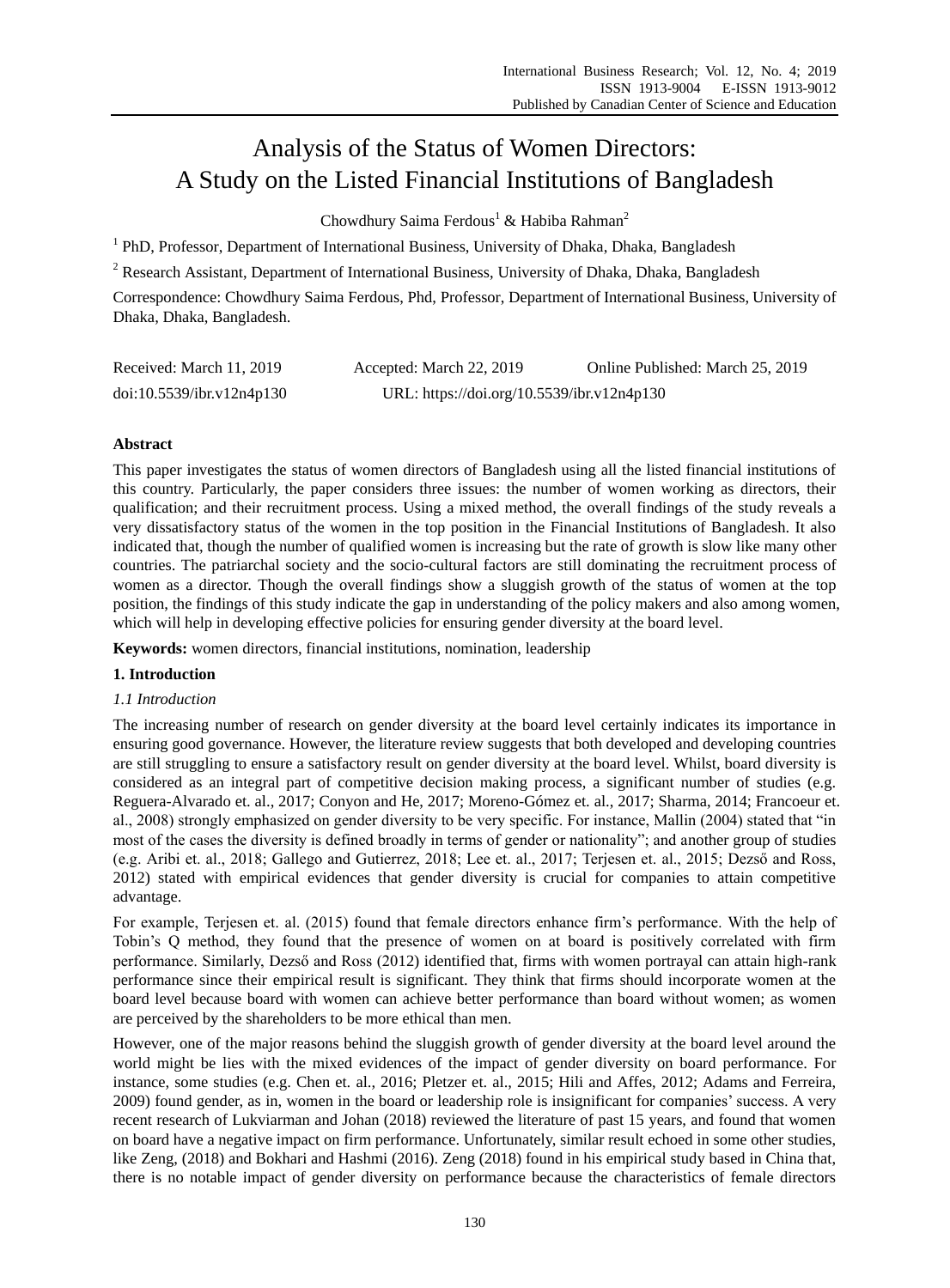have no impact on the level of the firm"s performance. A similar result had been found in the qualitative study of Bokhari and Hashmi (2016) based on Asian countries. The scholars assumed that the conventional perception about women's capability as leader might have influenced behind this result. Whilst the above mentioned studies claim negative impact, some other studies (Fujianti, 2018; Williams, 2003; Harrigan, 1981) rather preferred to be inconclusive about the impact based on their findings. Because they found that women directors have less concentration on firm"s economic needs than their male counterparts. And for this, outside women directors are more preferable in the big firms than inside directors. These empirical studies are based in both developed and developing countries which makes these results more acceptable. Although they can't exactly find any relationship between gender diversity and firm"s performance because of their limitations, they emphasized the significance of women on the board of a company.

The findings of most of these studies are not generalizable for several reasons. For instance, the studies which indicated a negative impact of having women on board are limited on their sample size. For instance, the study of Fujianti (2018) used 40 companies as sample and indicated in their paper it as one of their limitations. Moreover, most of the literature is based on developed (e.g. Europe, US, Ireland, Kenya) countries. (e.g Mandala et. al., 2018; Owen and Temesvary, 2018; Ward and Forker, 2015; Cabo et. al., 2012). Since, each country differs with socio-cultural aspect which has significant influence over the decision making approach, the available findings cannot be generalized for all. The studies (e.g. Aribi et. al., 2018, Gallego and Gutierrez, 2018, Handley et. al., 2018; Hasan et. al., 2018; Cheng et. al., 2017; Dezső and Ross, 2012; Deloitte, 2011) which advocated for the presence of women at the board level, emphasized on the fact that to make a positive impact on firm performance, women need to meet up certain qualification like any other competent board leaders. For instance, Handa (2018) highlighted on the number of women, Solimene et. al. (2017) emphasized on the qualification and some demographic features, Some recent studies repetitively stated that having any woman is not only detrimental for the company, they might reestablish the old stigma on women that they are less competent as leaders compare to men. Hence, they also strongly opined that women"s appointment on board should be based on fair criteria i.e. their merit and competence.

Having women at the top position is additionally challenging for many of the developing countries like Bangladesh, where traditionally, the society is nurturing the Patriarchal culture. Hence, it is good to see that the interest is increasing on the gender diversity issues in these kind of countries (e.g. Hasan et. al., 2018; Abobakr and Elgiziry, 2017; Shetu and Ferdous, 2017; Badrul et. al., 2015) ). One of the extensive studies on women directors is the study of Deloitte (2011). This study found that, the presence of women in the top position of the public firms of Asian countries is not more than 10% were in other countries (e.g. US, UK, EU, Canada, Australia) the women participation in the top position of the public firms is around 15% only. It is clearly visible that, the rate of participation of women is significantly low; even lower than developed countries. Bangladesh, as a case of study is interesting. Because, traditionally patriarchal system dominates the socio-cultural factors, and the corporate sector is dominated by family owned companies. These two combinations are certainly a big challenge for women to break the glass ceiling and aspire to leadership position. According to the World Bank (2018), the GDP Growth rate of Bangladesh will rise from 6.5% to 7% in the year 2019, for which ensuring a healthy private sector is considered as fundamental. At this point, not including women in the decision making process will be expensive for the country, as a good number of studies (like, Mandala et. al., 2018; Owen and Temesvary, 2018; Abobakr and Elgiziry, 2017; Ward and Forker, 2015; Cabo et. al., 2012) feared that exclusion of women from the decision making process means excluding half of the customers" mind, and excluding the potential of half of the population of a country. Realizing the necessity of gender diversity at different level of the economy, women empowerment has been considered as one of the important agendas by the Government of Bangladesh for almost a decade. These agendas have emphasized on women"s right on education and facilitated their entrepreneurial skill. Several awareness programs took place against stereotypes, and participation of at least one (1) percent of women on at the board have been made mandatory by the corporate governance regulations of the Bangladesh Securities and Exchange Commission.

As a result, the official statistics (e.g. the Bangladesh Bureau of Statistics, UCEP Bangladesh and Diakonia Bangladesh, 2017) revealed that female students have outnumbered males in different academic fields, which naturally develops an expectation that a good number of women should be found in professional fields too. However, among the few studies on Bangladesh, one of the recent studies by Shetu and Ferdous (2017) identified that women in Bangladesh are struggling to take their career to the top; the typical barriers along with the most common one "family responsibilities" there are other obstacles (e.g. discrimination in promotion and payment, lack of role model, lack of determination among women to overcome the barriers in raising up career and so on) which have been found as the reasons behind the lack of women at the top position in the corporate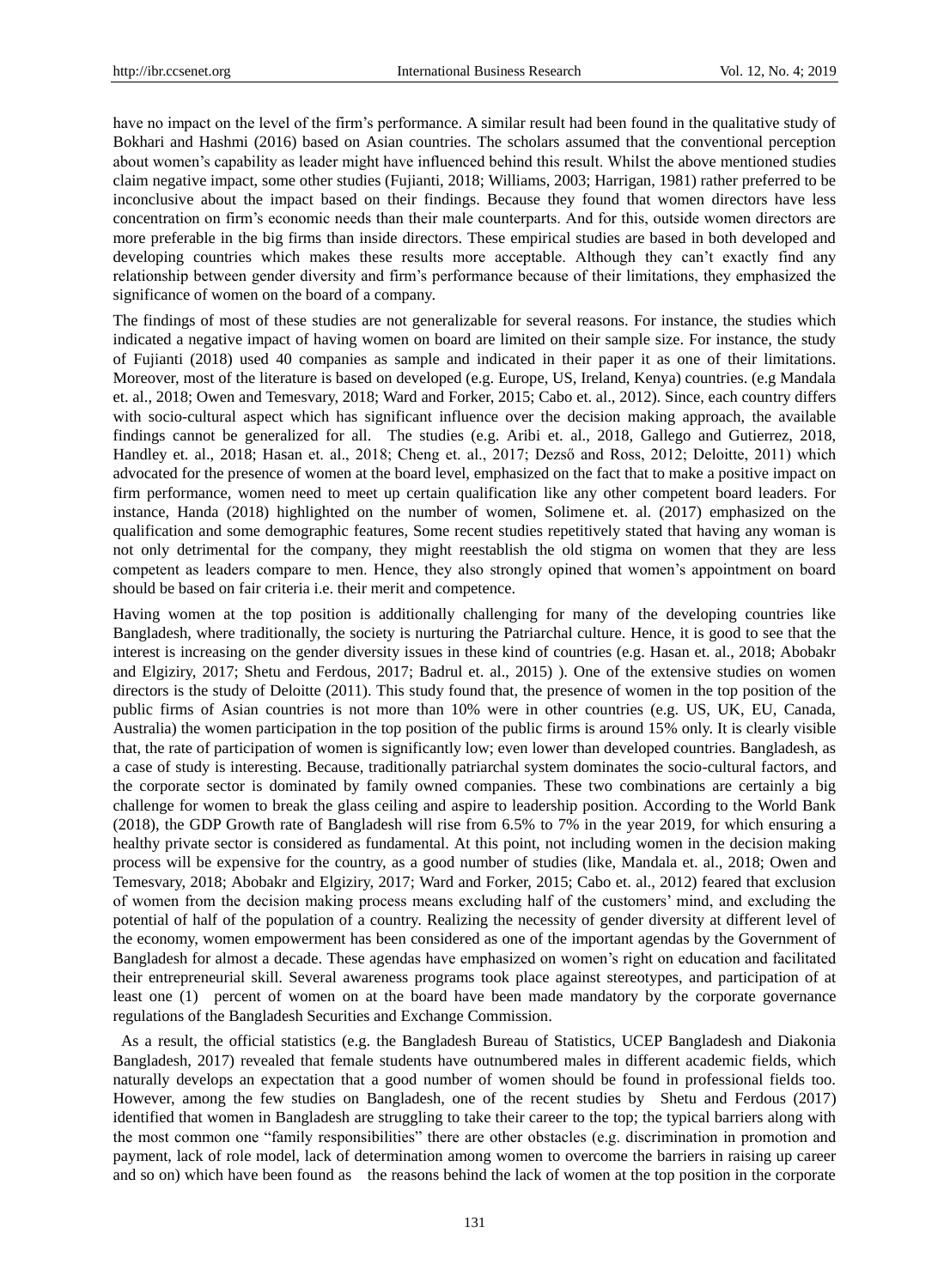sector of Bangladesh. The study also claimed that although the number of women increased at the entry level, but it starts decreasing sharply as the career-path leads to the top. The stereotypical ideas over gender diversity prevails in Asian countries, as have been claimed by a number of researchers (e.g. Lukviarman and Johan, 2018; Fujianti, 2018; Zeng, 2018; Bokhari and Hashmi, 2016). One recent study found that only a small number of women (23% in top position, 15.1% in parliament and 12% in other areas), are holding the top position of the Bangladeshi corporate sector (Shetu and Ferdous, 2017). This percentage is not good enough to make a significant impact on firm performance. On top of, neither this study nor other studies on developing countries systematically analyzed the profiles of these women which is integral for any directors to make a positive impact on firm performance.

Overall, it is high time for any developing countries like Bangladesh which are aspiring to be middle income country, to consider every single potential it has to boost the economy of the country, and gender diversity is certainly one of those untapped potential which deserves much attention.

Based on the above justifications, this research aims to understand the status of women who are working at the leadership position in the listed financial institutions of Bangladesh. The main objectives of the study are,

- 1. To identify the number of the women directors of the listed financial institutions of Bangladesh,
- 2. To analyze the profile of the women directors of the listed financial institutions of Bangladesh, and
- 3. To analyze the recruitment process of the women directors of the listed financial institutions of Bangladesh.

This study contributes in two ways, theoretically and practically. Previous studies show the significance of gender diversity in corporate board. The participation of women directors is slowly increasing and they have a strong profile in other countries" financial institutions as well as the whole corporate sector. Although the boards of FIs of Bangladesh have included women might be due to the listing regulations, the number in proportion to the board size has not been studied systematically. Moreover, to make a positive impact on firm performance, regardless of the gender Directors must have a certain amount of qualification and experience, thus their recruitment basis needs to be scrutinized before making any conclusion on the competence of women are serving as board members. This study will fill this gap in understanding taking the case of Bangladesh as a developing c.

Furthermore, after the series serious of home grown corporate scandals (for instance, stock market failure in 1996 and 2011, Sonali bank – Hallmark loan scandal, Oriental Bank, Bismillah Group; Janata Bank and Bangladesh Bank - the Central Bank of Bangladesh) corporate governance regulators of the countries are showing interest to make policies to ensure good governance. Admitting, the findings of Aribi et. al. (2018) and Gupta and Jain (2018), that the presence of women at board increases accountability and fairness, they have made policies as mandatory for all the banks to follow to have women at board. However, as have been discussed above if the right women are there who are not hired due to their competence and then the old stigma of women"s competence will be reestablished. Hence, the findings of this study are expected to help policy makers to understand the gaps (if any) in their existing policy.

#### *1.2 Theoretical Background*

-

The New Institutional Sociology (NIS) theory provides the theoretical background for this study. NIS theory states that, to act properly, rationally and reliably, different organizations seek legitimacy so that they can act in a similar manner (Suchman, 1995; Jepperson, 1991; Parsons, 1960). DiMaggio and Powell, (1983; 1991,) explained that to adopt legitimacy, organizations must follow some common legal and regulatory laws which can change their structure. They further stated that, these laws may come from both government and other non-governmental bodies. According to Siddiqui (2010), the corporate governance scenario of Bangladesh is consistent with the propositions<sup>1</sup> of the NIS theory. For example, the regulatory bodies' behaviors towards the companies regarding appointing women in top position match the NIS theory through the rational choice institutionalism and feminist institutionalism. Because, the rational choice institutionalism stated about the rational behavior of the regulatory bodies towards the firms and the feminist institutionalism talks about how gender and firm incorporate together (Nee, 2003; Brinton and Nee, 1999). To appreciate female in the workplace, positive view towards appointing female directors and family members had been shown in the laws of the important Bangladeshi corporate actors such as Bangladesh Securities and Exchange Commission (BSEC) guideline,. Since there is a law for appointing women as board members, the companies included women for

<sup>&</sup>lt;sup>1</sup> The main propositions of NIS theory are normative institutionalism, rational choice institutionalism, sociological institutionalism, historical institutionalism and feminist institutionalism (Nee, 2003; Brinton and Nee, 1999).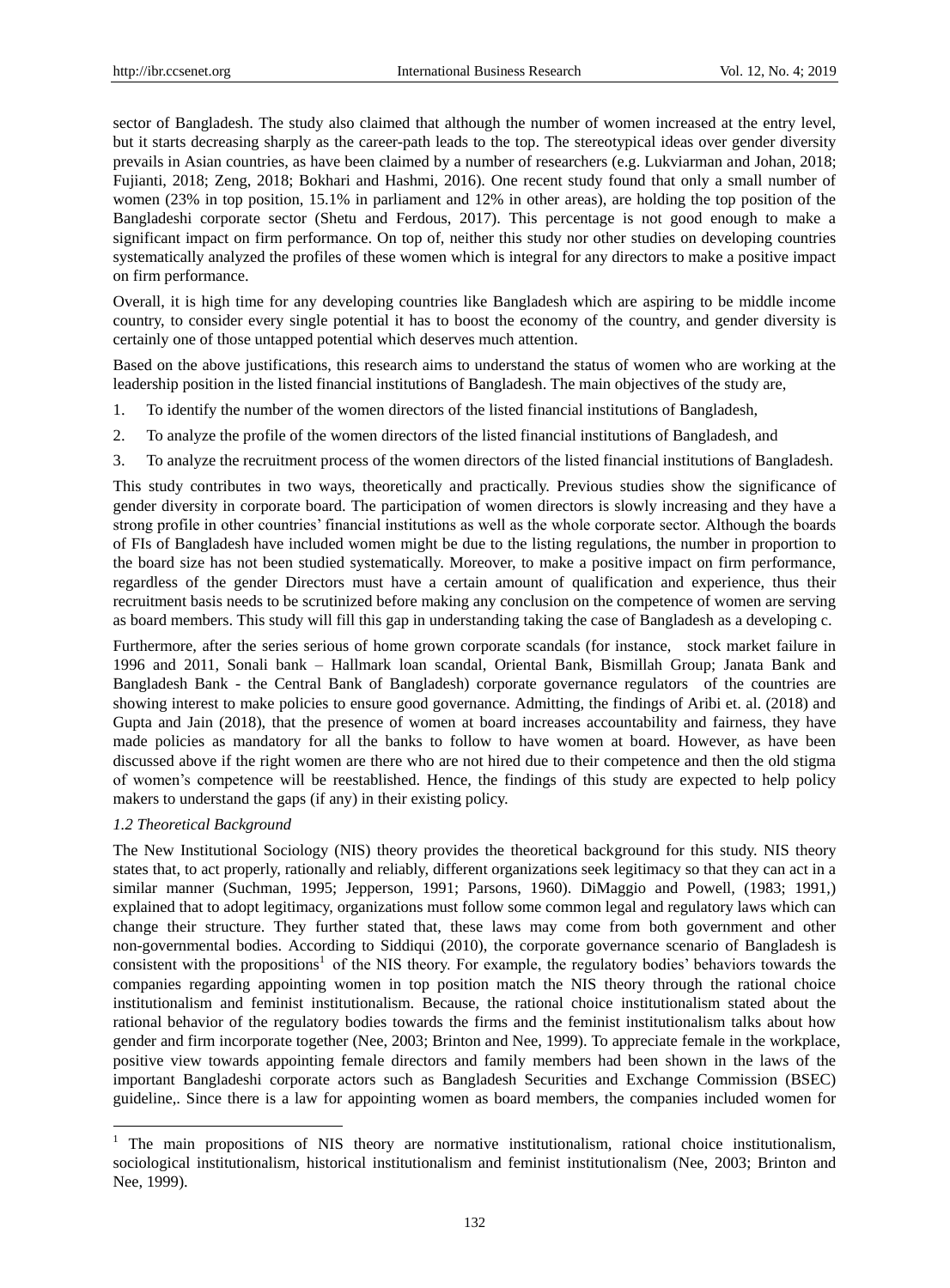compliance not for out of their believe on the importance of different opinion women bring to the board, or different leadership skills needed by the board. However, the desired qualifications of women for director position have not been mentioned in the policies. Moreover, the company act 1994 allows companies to include family members up to 55% of the ownership, but no specific mandatory requirements for the qualification of them. This creates the scope for companies to bring anybody to the board just for the sake of compliance. Hence, it is highly possible that the women who are working with the board have been invited for legitimacy where little priority has been given on their qualification. Hence, the NIS theoretical propositions are adopted in this study to understand the status of women and the perception of the respondents in addressing the research questions.

## *1.3 The Status Women on Board of Different Countries*

To understand women directors" status, reviewing their number, profile and recruitment process is an important criterion. By this time a good number of studies have emerged identifying if the participation of women has increased in number and their impact on performance. For instance, in a study of Indonesia, Fujianti (2018) stated that qualified women add new dimension to the board decision and thus can add value to firms" performance. García-Meca et. al. (2014) studied multicounty & stated that bank performances of 9 different countries (Canada, France, Germany, Italy, the Netherlands, Spain, Sweden, the UK and the US) have increased due to gender diversity on corporate board.

However, from the very beginning, the researchers advocating for gender diversity at the board level have been emphasizing on some prerequisites before taking the decision to include women at the board level as a mandatory option; and qualification and competence is certainly one of them. For instance, Burke (1993) and Burgess and Tharenou (2002) strongly stated that only, those women with good characteristics and better qualification, can enhance board as well as management performances; and they rejected the idea of having women as a 'token'.

Some studies (e.g. Solimene et. al., 2017; Horváth and Spirollari, 2012; Burgess and Tharenou, 2002) used age, education, experience, marital status, number of children and role on board as women directors" profile. These studies preferred comparatively young women (e.g. age around 40 years old) to be on the board, as they were found to be comparatively enthusiastic in taking risks and creating positive influences (Horváth and Spirollari, 2012; Salim, 2011; Kang et. al., 2007; Burgess and Tharenou, 2002). While reviewing the educational profile, studies like Singh et. al. (2008), Burgess and Tharenou (2002) and Hillman et. al. (2002) found that, female directors" hold higher degrees such as, masters and PHD degree compared to their male directors. And Soleimene et. al. (2017)  $\&$  Dang et.al (2014) did not measure the impact but they stated that higher education has the potential to lead a better experience for other members and expertise on board.

While marital status was found to be a significant variable for women to aspire to leadership position due to family responsibilities. It is almost common in every country that marital status and number of children adds more responsibility on women compared to their male partner. However, it was interesting to see the findings of Burgess and Tharenou, 2002, which is based on Australia, USA, Canada, UK, New Zealand and Israel. The study found that, at the board level, the number of married women and women with children is higher than women who are unmarried and do not have children. However, the findings are not surprising, as for women the age of getting married is abided by the social norm in many countries, mostly in South-Asian countries, and bearing children is abided biologically. Hence, the time when people get into the job, males can focus more on career and females need to balance the social and biological orders. This balancing takes time for to reach to the top and many gives up even before breaking the glass ceiling. Although female Chair and CEO generate benefits for companies, women in these positions are hardly found (Sahay et. al., 2017; Wang and Kelan, 2013; Linda, 2005).

Regardless of gender, the recruitment process of directors has also been studied by some studies. Like the study of Burgess and Tharenou (2000) found in general directors are appointed in their different ways such as, demographic, experiential, and organizational. Among this, the scholars preferred the demographic factor as it ensures board diversity in a meaningful way. When it comes to the question of women at top position, Some countries like Australia, France, Us and Canada preferred a quota system, as they said quota is the only way to break the stereo typed notion about women"s competence scholars because previously women were not appointed on leadership position because of many qualified candidates, not realizing their importance, their unpredictable career and the negative view towards them (like Handley et. al., 2018; bdullah, 2014; Nekhili and Gatfaoui, 2013; Sweigart, 2012 Brammer et. al., 2007; Leonie, 2006; Bonn, 2004; Sheridan, 2001; Burke, 1997; Daily et. al., 1999; Panteli et. al., 1999; Elgard, 1983). However, these countries did not give any less emphasis on the level of competence of those women who deserved to be at the board. However, scholars like, Tatli et. al.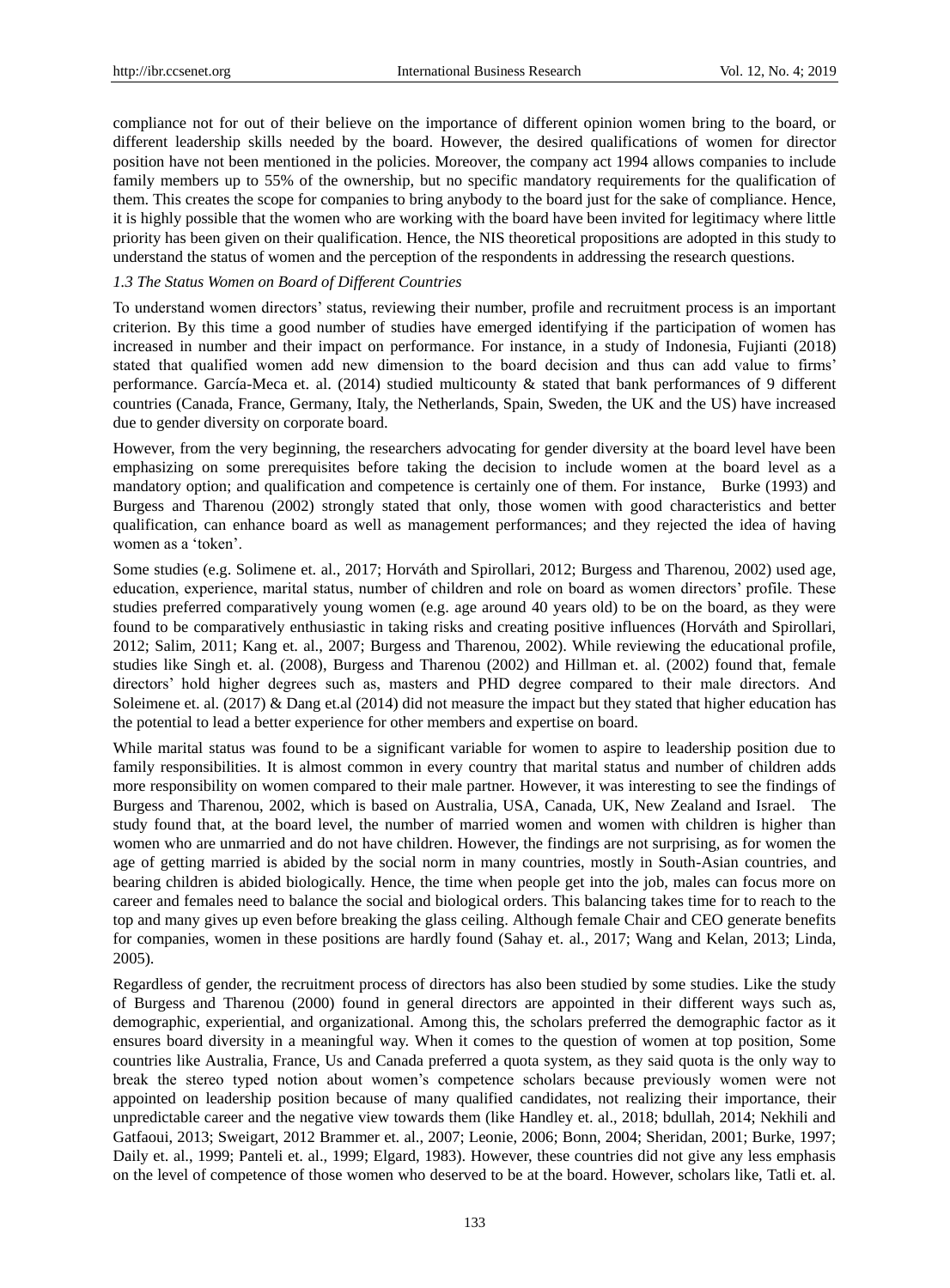(2012), Pande and Ford (2012) are completely against this quota system, as they argued that if companies are pressurized to have a women at board through quota system, for the sake of compliance wither they will fit anybody or not so right women for the position for the sale of compliance.

Bangladesh has laws on recruiting women directors too. However, they have been very recently in acted. The BSEC guideline 2012 & 2018 stated that at least one board member should be female; and this is mandatory for all listed companies. A study by Siddiqui and Ferdous (2016) found that family business is in lead position in having women, and they stated the reason behind this is that the company act 1994 added the provision of including family members up to 55% of the ownership of companies. Furthermore, the bank company act (1991) of Bangladesh said that, "At the same time, no more than 4 [four] more members from any single family will be held in the position of the director of any banking company". This provision clearly means that there is a possibility of appointing family members in the director position. However the study revealed their fear of such pressure of legitimization of including women through quota, since in reality they found there is lack of competent women at the pipeline to be an effective board member. Unless a proper policy is implemented to encourage women leadership and raise a women to reach to the top, there is a chance of having women who will not be able to make significant or any or negative contribution to firm performance.

## **2. Method**

#### *2.1 Identify Subsections*

This section is divided into two subsections. First subsection includes the description of respondents and participants and justification of their participations. Second and last subsection includes the sampling procedures and sample size and precision; measures and the research design.

### *2.2 Participant Characteristics*

The participants of this research are both male and female individuals who are working in the board of directors of the sample companies given below. They are eligible for this research because the study is based on the women directors of sample companies" boards. For proper justification of the research, focus group interviews and personal interviews of both male and female respondents have been conducted.

#### *2.3 Sampling Procedures*

The target population of this study is all the financial institutions listed on the Dhaka Stock Exchange (DSE) at the end of 2017. The financial institutions have been divided into two major groups, banking institutions and non-banking financial institutions. During that period, total 100 financial institutions were listed on the DSE. The secondary source such as, annual reports of FY 2016-2017 of all financial institutions had been used to collect data. As the research is based on the secondary data, the responded are exactly the same number of the population size.

#### 2.3.1 Sample Size, Power, and Precision

Table 1 describes the industry classes of the financial institutions of the DSE.

| Table 1. Industry Classes of the Financial Institutions of the Dhaka Stock Exchange |  |
|-------------------------------------------------------------------------------------|--|
|-------------------------------------------------------------------------------------|--|

| <b>Industry Classes</b> |                |           | <b>Population</b>                                       |         |                                     | <b>Sample</b> |  |
|-------------------------|----------------|-----------|---------------------------------------------------------|---------|-------------------------------------|---------------|--|
|                         |                |           | <b>Total Listed</b><br>Financial<br>Institutions in the | % Total | Responding<br>Companies<br>(Sample) | % Sample      |  |
|                         |                |           | Industry                                                |         |                                     |               |  |
| Financial               | <b>Banking</b> | Bank      | 30                                                      | 30%     | 30                                  | 30%           |  |
| Institutions            | Institutions   |           |                                                         |         |                                     |               |  |
|                         | Non-Banking    | Insurance | 47                                                      | 47%     | 47                                  | 47%           |  |
|                         | Financial      | Leasing   | 23                                                      | 23%     | 23                                  | 23%           |  |
|                         | Institutions   |           |                                                         |         |                                     |               |  |

2.3.2 Measures and Covariates

The first research objective, is to identify the number of women directors, two types of data had been used which have been used in previous studies (Handa, 2018; Gupta and Jain, 2018; Cheng et. al., 2017; Deloitte, 2011; Neilsen and Huse, 2010). For this objective, the number and percentage of the board size, male and female directors had been identified. The second research objective, which is to analyze the profile of female directors, will be considered the data following the study of Sahay et. al., 2017; Solimene et. al., 2017; Singh et. al., 2008 and Burgess and Tharenou, 2002 (as have been discussed in pg 8). The profile includes into five (05) different variables such as, directors" age, education, marital status, experience and role on board. The director wise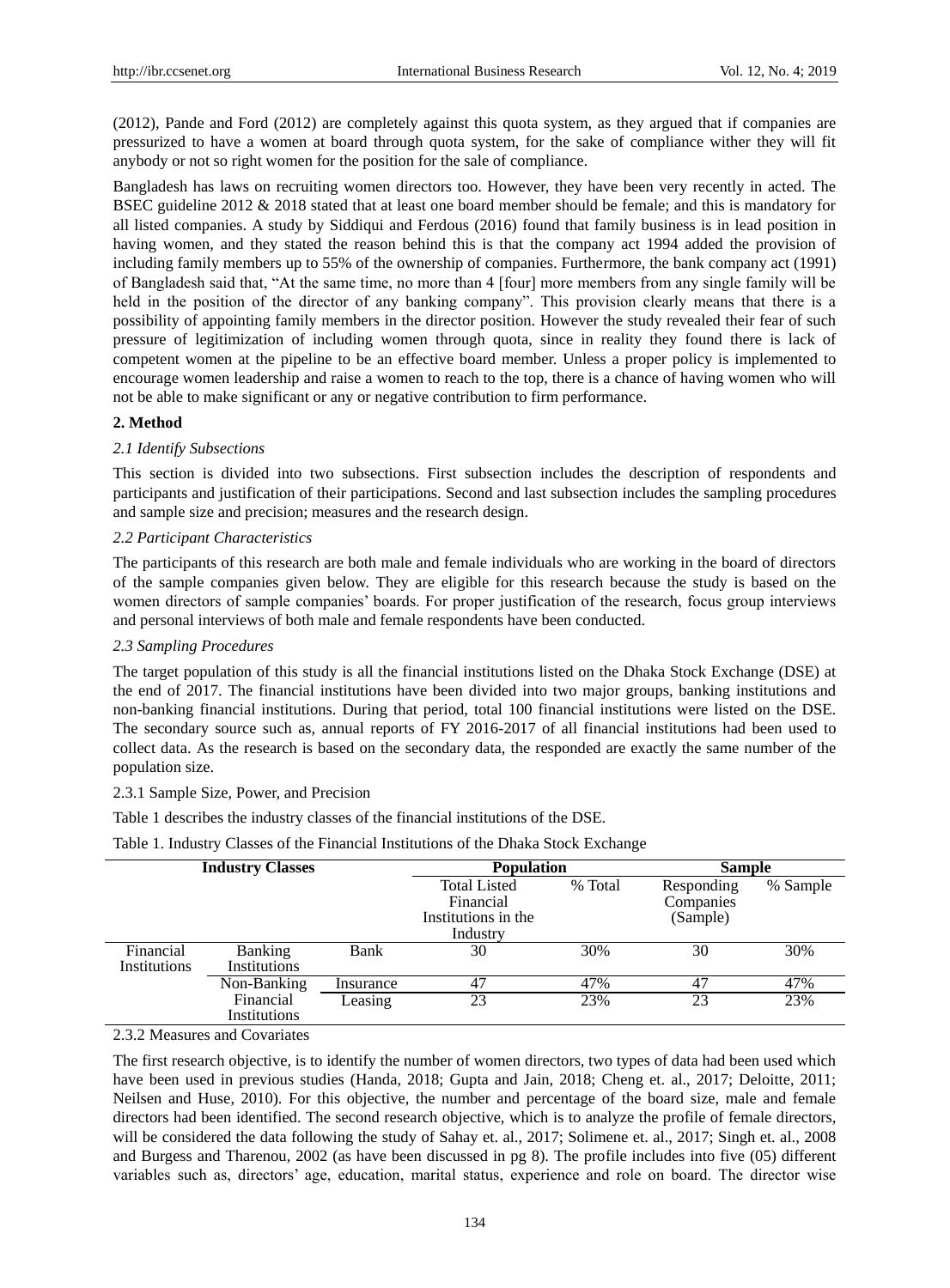percentage, company wise percentage and age range of female directors had been identified. In order to understand the last research objective, that is to analyze the recruitment process of women directors, how they have been recruited, whether they are in family business or their profile matters had been used as data. The data for these objectives are quite similar to the data of various researches conducted previously (Handley et. al., 2018; Abdullah, 2014; Nekhili and Gatfaoui, 2013; Sweigart, 2012).

#### 2.3.3 Research Design

This study is a mix of both qualitative and quantitative methods. All the objectives had been analyzed using both methods. Number, percentage, range had been used and an explanation of them had also been done. The findings were first categorized adopting thematic analysis. Later, the findings were converted to quantitative data using descriptive statistics for objective analysis.

## **3. Results**

This section attempts to explain the status of the women directors of listed financial institutions of Bangladesh. The findings as well as the analysis of the three research objectives of the study have been included respectively. Table 2 compares the percentage of male and female directors" presence in the listed companies according to the board size.

| Sector    | <b>Board size</b> |            | Male   |            | Female |            |
|-----------|-------------------|------------|--------|------------|--------|------------|
|           | Number            | Percentage | Number | Percentage | Number | Percentage |
|           |                   | $(\% )$    |        | (96)       |        | (%)        |
| Bank      | 417               | 100        | 375    | 90         | 42     | 10         |
| Insurance | 746               | 100        | 581    | 78         | 165    | 22         |
| Leasing   | 254               | 100        | 220    | 85         | 34     |            |
| Total     | 1417              | 100        | 176    | $\Omega$   | 241    |            |

Table 2. Percentage of the Women Directors in the Listed Financial Institution

The table 2 shows the percentage of the women directors of the listed financial institutions. It appears that the ratio of male directors and female directors is 5:1 with the listed financial institution of Bangladesh. From the table, it is clear that the percentage of male directors in the total companies are 83% and that of women directors is only 17%. These findings declare that, women participation rate is very low in the listed financial institutions. And that might even be due to the BSEC provision that requires the presence of at least one women on board (see Appendix A). According to the NIS theory, when compliance is done to conform with social rules, that often fails to realize the expected benefits of compliance. Hence, the women who existing even with the low ration, has the possibility of lacking required competence and act their fiduciary duties as a Director.

In order to understand the justification of this proposition, following the triangulation method, this study interviewed a few respondents, and requested to shed light on it. One of them (female) confidently said now women can be seen at boards due to compliance with legal provisions, and more are not there because of the social taboos, stereotyped mentalities about the competence of women. Some other respondents also highlighted on the discriminatory behavior women at the top are facing, and they preferred to blame the established culture which accepted women to be lower in all aspects compare to men.

However, an interesting fact emerged while analyzing the profiles of the women leaders at the board. Although the provisions<sup>2</sup> do not specify anything about the qualifications of the Directors as have been explained in OECD principles (See Appendix B) all of the female directors were found to be highly educated (see table 2), and all of them were University graduates. The literature review section (in page 3) explained education background is important for all the directors regardless of gender to be effective in leadership roles. The study of Ferdous (2018) also expressed this concern by stating that over the last two decades among the university business graduated females are dominating the top position in the merit list. She also expected that these meritorious women have the potential to be a successful leader. But, to be successful in leadership positions the

<sup>&</sup>lt;sup>2</sup> i. Company Act 1994: (1) Every public company and a private company which is a subsidiary of a public company shall have at least three directors; (2) Every private company other than a private company shall have at least two directors and (3) Only a natural person may be appointed a director.

ii. BSEC Corporate Governance Regulation (2018): board of directors shall be constituted of in proportionate to the shareholding of: (a) promoters or sponsors or shareholders who control over individually or persons in concert; and (b) general shareholders including institutional shareholders, excepting independent directors" quota; where general shareholders" portion (quota) may be filled up by at least one general shareholder, female director(s), independent director(s) and/or executive director(s).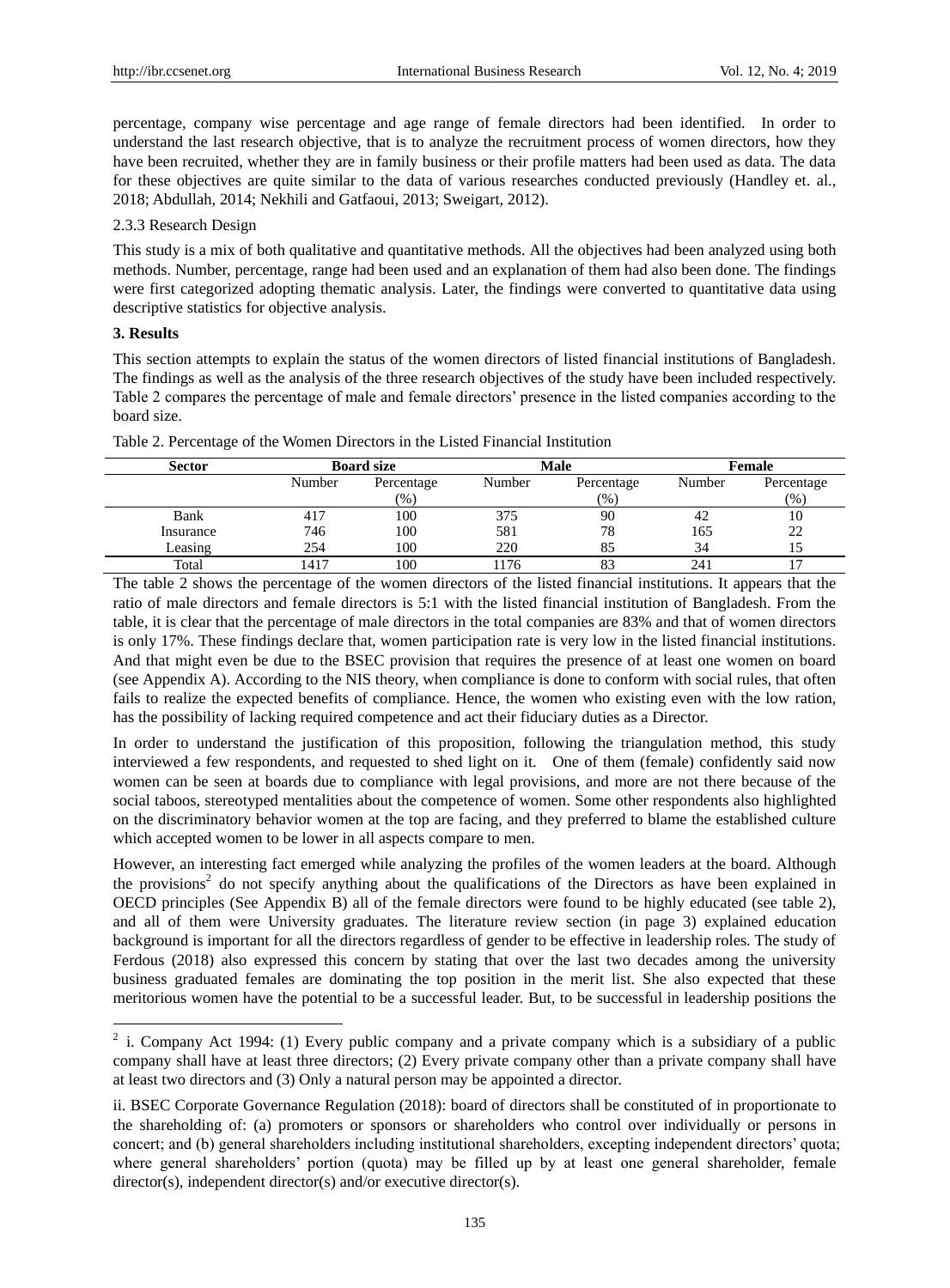director must have knowledge, expertise and appropriate environment (Tricker, 2015; Mallin, 2013). Unfortunately, this study revealed that the women who are serving on the board, meet the educational qualification criteria, however, their nomination is influenced by kinship; not by their expertise. Thus, only education might not be helping them much to perform effectively.

This is not unique in Bangladesh. As Ferdous (2018) in her study also stated that in most of the countries where family owned companies dominate the corporate sector, Directors" nomination is to some extent obvious to be influenced by family members; and not all the men Directors take the leadership position through competence, they learn through experience, they are given the environment to grow up as Directors. Now the question arises, if women are also nominated in the same way, if they get the chance to grow. Unfortunately once again the social stereotypical notions come forward and the NIS proposition of the box compliance surfaced up as the findings of this study. In answering the question about the environment majority of the women claimed that "we are treated as a box ticking option, we are yet to get that acceptance like men that we will grow if we get the opportunity to work as a leader". Whilst some of the men respondents out rightly said, they have been taken as a token for compliance, and some other expressed their doubts over the competence of women. Hence, the discrimination in getting the right environment was very clear.

The table 3 presents the educational background of the women directors of the listed financial institutions of Bangladesh. From the table, it can be identified that all the women directors are university graduates but only 19% women directors of the total listed financial institutions have post graduate degree. This is quite similar to Australia (like, 28% female directors have Masters Degree or PHD) and quite opposite to New Zealand (like, 83% female directors have Masters degree or PHD) (Burgess and Tharenou, 2002). The believable ground of this situation is that, the women with good educational background have the basic knowledge of the works which makes them more skilled in their profession. One of the directors of leasing sector said that, "University graduates can understand the need of the firm easily and can work accordingly, however, Masters degree or PHD is for the academic sector."

| <b>Sector</b> |        | Graduation        | <b>Post-Graduation</b> |                |  |
|---------------|--------|-------------------|------------------------|----------------|--|
|               | Number | Percentage $(\%)$ |                        | Percentage (%) |  |
| Bank          |        |                   |                        |                |  |
| Insurance     | 165    | 68                |                        |                |  |
| Leasing       | 34     |                   |                        |                |  |
| Total         |        | 100               | 40                     |                |  |

Table 3. Educational Background of the Women Directors

Table 4 indicates the age range of women directors in the listed financial institutions. It states that the average age of the women directors in the listed financial companies is 45 years. So it emerges that the group of young women is leading the listed FIs which make them more compatible to adopt new ideas of leadership and the mixing up with the corporate culture becomes easy for them. This finding is similar to the Australian corporate sector which has younger group (45-49) of female directors; but slightly differs with the United States which has the older group (50-59) of female directors (Burgess and Tharenou, 2002). It means the age existing women on board in Bangladesh are compatible enough to exert more if the rest of the qualification and environment are given.

| <b>Sector</b> | Age range     |
|---------------|---------------|
| Bank          | $30-50$ years |
| Insurance     | $33-75$ years |
| Leasing       | $31-63$ years |

Table 5 presents the number of different types of directorship held by women in the FIs of Bangladesh. The most important factors to notice in the table is that, i) none of the women directors are working as executive director, i.e. they are not an employee of the company and not responsible for monitoring over the implementation of the strategic plans; ii) most of the women directors (87%) are non-executive directors. In answering "Why mostly non-executive?" both male and female respondent said, "Because it is easy to accommodate women as the non-executive director". This certainly raises concern about their intention of having women on board. Future studies should be carried on identifying the given roles and responsibilities of those female directors as non-executive directors. It wasn"t possible for this study to explore the facts because the data was not available in secondary sources and the respondents also preferred to avoid answering this. According to Burgess and Tharenou (2000), also supported this concern by stating that it is easier because the social norms influence the firms to appoint women in non-executive position and women get less support from their families and counterparts.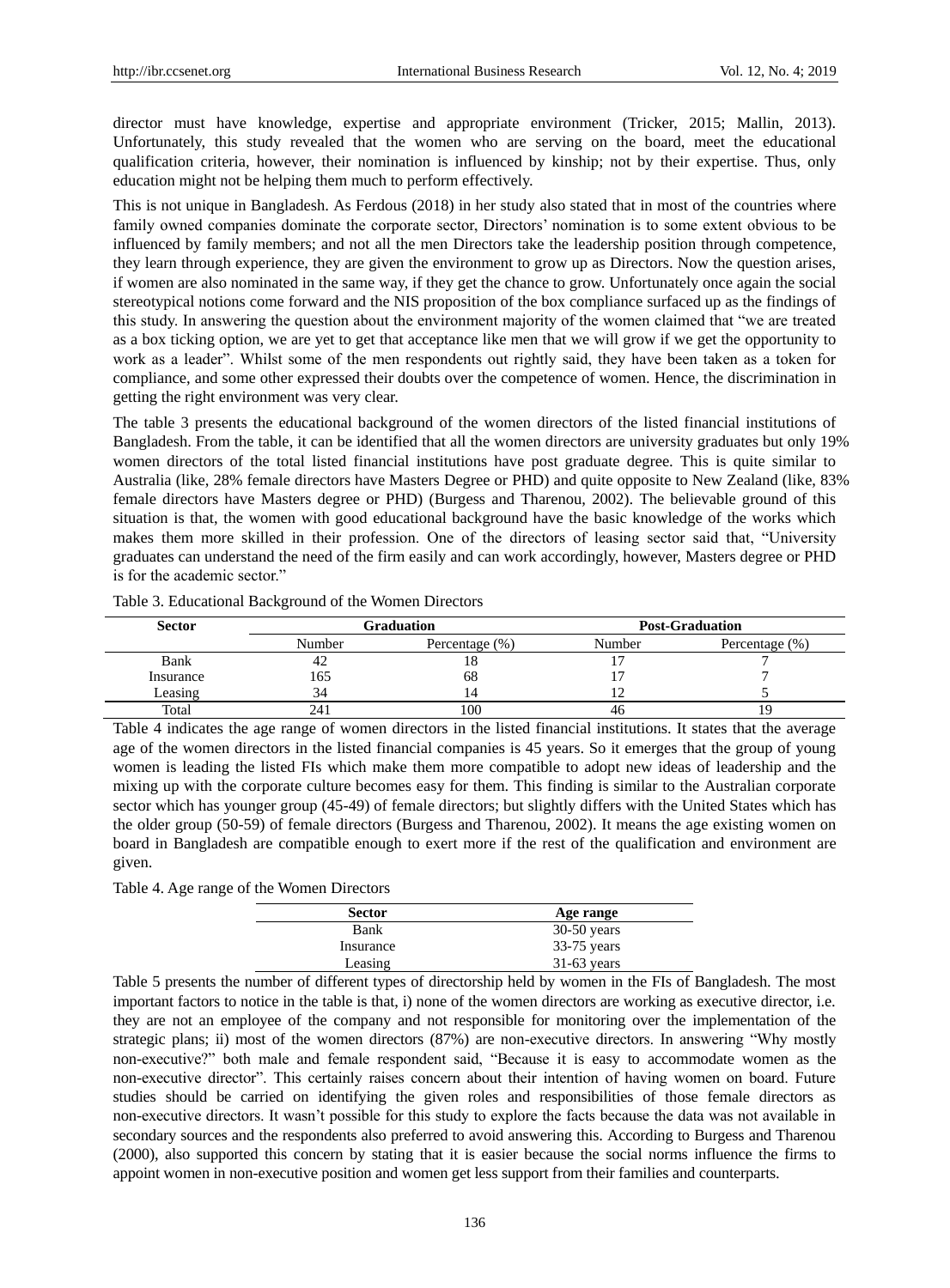| <b>Sector</b> | <b>Chairperson</b> | <b>Vice Chairperson</b> | Executive<br><b>Director</b> | <b>Non-Executive</b><br><b>Director</b> | Independent<br><b>Director</b> |
|---------------|--------------------|-------------------------|------------------------------|-----------------------------------------|--------------------------------|
| Bank          |                    |                         |                              | 34                                      |                                |
| Insurance     |                    |                         |                              | 148                                     |                                |
| Leasing       |                    |                         |                              |                                         |                                |
| Total         |                    |                         |                              | 209                                     |                                |

#### Table 5. Type of Directorship Held by Women

However, it is good to see that, (see in Table 5) women have also been selected as independent director and Insurance companies are in the lead. Hence, if the expertise and environment is ensured, women have the potential to break the stereotypes and prove their competence as an independent director.

The following table 6 presents the marital status of the women directors of the listed financial institutions of Bangladesh. It states that 93% female directors of the listed financial institutions are married which does not match that of any other countries such as, Australia (have 65%), US (have 69%) and Canada (have 71%) (Burgess and Tharenou, 2002). This massive amount of married women in the top position is not surprising in the Bangladeshi context since there is a trend of early marriage. Most of the females get married in their student life and so they have to work after marriage which as claimed by the respondents has significant negative impacts such as, not attending board meetings, early departure from the office and resigning after having children. In replying "what to do in this state?" one of the female respondents again drag the topic of the view of this society and said that, "As long as our attitude towards women does not change, they can"t be able to lead beside men." This statement is similar to the study of Bokhari and Hashmi (2016) which declared that this continental has a backdated view towards women empowerment. This clarifies the fact that the social environment is not quite suitable for women even in this 21st century.

Table 6. Marital Status of the Women Directors

| <b>Sector</b> |        | Married           | Unmarried |                   |  |
|---------------|--------|-------------------|-----------|-------------------|--|
|               | Number | Percentage $(\%)$ | Number    | Percentage $(\%)$ |  |
| Bank          | აა     |                   |           |                   |  |
| Insurance     | -63    | 71                |           |                   |  |
| Leasing       |        |                   |           |                   |  |
| Total         | 234    |                   |           |                   |  |

Finally, Table 7 shows the year range of women directors' experience of the listed financial institutions of Bangladesh. The average year of experience is 25 years which have been found by the following findings which indicates that women directors have somewhat moderate to high experience. The banking and leasing sectors have similar results but the interesting part is the result of the insurance sector. It indicates that the insurance sector appoints less experienced women which is not good for the board level job as stated by the respondents. One respondent from this sector mentioned that, "the intensive recruitment of family member in the board is the root cause for this less experienced members in the board." The family business becomes a trend now in this country. Most of the insurance companies have both male and female family members in the boards. The plausible reason (see more on page 17) for this as argued by a respondent is the easy recruitment process of family member on the board. And that leads to an inexperienced company board which has been headed towards the corruption.

Table 7. Year of Experience of the Women Directors

| <b>Sector</b> | <b>Year Range</b> |
|---------------|-------------------|
| Bank          | 15-31             |
| Insurance     | $8 - 35$          |
| Leasing       | 15-37             |

Surprisingly, analyzing the recruitment process of the women directors reveals very rare findings. According to the table 7, the highest percentage (50%) of recruitment process is through the family. Unexpectedly, the companies don"t recruit women directors through the existing policy (e.g. SEC Guidelines). The feasible cause of this situation is the laws (e.g. The Company Act, 1994 and The Bank Company Act, 1991) of including family members in the leadership position. Despite there is lots of qualified women working on the board, it is shocking that no one has been employed for their high-ranked profile. According to the feminist institutionalism of NIS theory, this situation declares that the firms don"t have positive views towards appointing women in the leadership position. And this is very much unlikely with other countries where profile is the main factor to recruit on the board (Burgess and Tharenou, 2000). And so the chances of corruption and incompatible board remain high.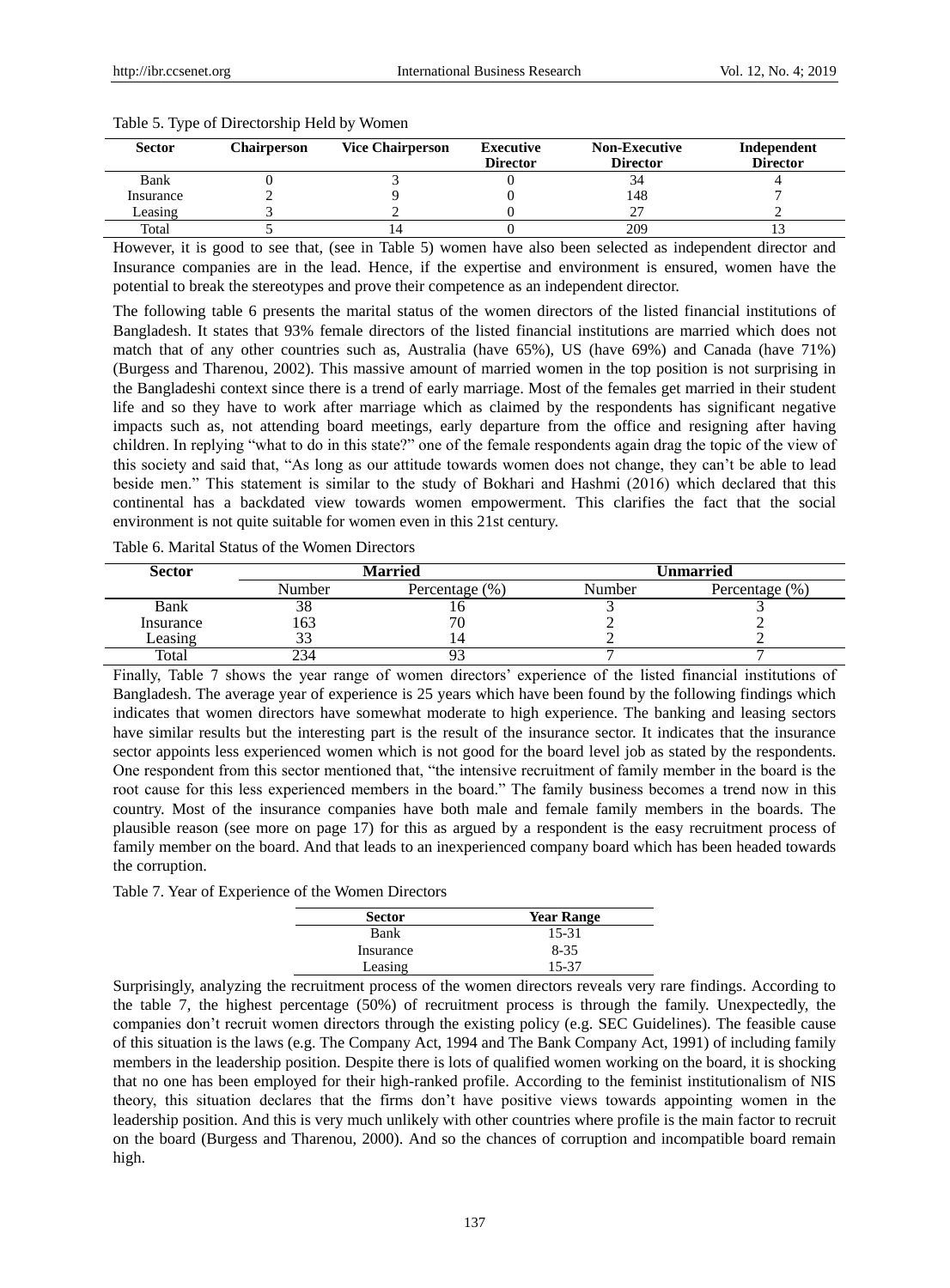| <b>Sector</b> | <b>Nomination</b> |            | <b>Promotion</b> |            | <b>Policies</b> |            | <b>Family Business</b> |            |
|---------------|-------------------|------------|------------------|------------|-----------------|------------|------------------------|------------|
|               | Number            | Percentage | Number           | Percentage | Number          | Percentage | Number                 | Percentage |
|               |                   | (96)       |                  | (96)       |                 | (96)       |                        | (96)       |
| Bank          |                   |            |                  |            |                 |            | 20                     |            |
| Insurance     | 65                |            |                  |            |                 |            | 90                     | 38         |
| Leasing       |                   |            |                  |            |                 |            | 10                     |            |
| Total         | 102               |            |                  |            |                 |            | 20                     | 50         |

## Table 8. Recruitment Process of the Women Directors

The respondents from the interview stated some reasons of this situation of the recruitment process of women at the leadership position. They are: 1) lack of proper use of policies and guidelines; 2) easy appointment of family members; 3) discrimination in the family and the workplace; 4) lack of realization of women importance; 5) and lack of motivation and support from others. The reasons make it easier to state that the corporate sector of this country has been ruled by family business which creates a massive threat for the accountability and transparency of companies. Although women have high profile and there is a policy regarding hiring women as directors, it seems that there is no use of it. Hence, tokenism has been already developed in the companies. And so, this unhealthy condition can bring massive disasters like the stock market failure in 1996 and 2011, Sonali bank – Hallmark loan scandal, Oriental Bank, Bismillah Group; Janata Bank and Bangladesh Bank - the Central Bank of Bangladesh.

The aim of this section is to provide a discussion about the findings and analysis of the three research objectives which are to analyze the number, profile and recruitment process of women directors of the listed financial institutions. It demonstrates that, the listed financial companies have a low rate of women directors but they have a very good profile background. Most of them were recruited through family business because of backdated views towards women.

## **4. Discussion**

Overall, it appears that, the scenario of Bangladesh regarding the percentage of women working at the top is not unique, rather resembles with the existing literatures: only a small number of women are working in the leadership position of the listed financial institution, and the most plausible reason is the necessity of confirming to the legislation. However, the profile of the women working at the top position is quite satisfactory in terms of age & educational background. Nonetheless, their independence is at stake, because of their percentage in comparison with the counterpart. Moreover, to make a remarkable contribution as director age and education is not enough, rather as the studies (Bokhari and Hashmi, 2016; Burgess and Tharenou, 2000) said, leadership style, working environment and competence is also crucial; thus the recruitment policy or system should have been appropriate. This study showed that women have been appointed as Chairperson, Vice Chairman, non-executive and independent director; and these roles are crucial and demands experience along with visionary skills. However, due to nepotism and compliance reasons with mandatory provisions companies are hiring women, not for their competence rather for conformance. Overall, it appears that the scenario of the women in the top position is nothing different than countries around the world, but the ways many developed countries have taken measures to encourage more competent women to be at the top to ensure gender diversity Bangladesh has limited itself only within ineffective laws, which has made it worse by making it mandatory.

Future studies should concentrate on the recommendations to overcome such problems, specifically the recommendations which are customized according to the reality of the corporate sector which is not supported by strong legal and regulatory framework and dominated by family owned companies and where the patriarchal stereotypical mentality prevails. Future studies should be carried on non-listed companies of Bangladesh and also on the successful women leaders who broke the glass ceiling and ensure their position with their own right.

## **Acknowledgments**

Cordeally thanks to the peer reviewers, editors, associate editors, and consulting editors of International Business Research. Both the authors contributed equally to the study. Thanks to Chowdhury Saima Ferdous for her personal assistance in manuscript preparation and Habiba Rahman for her personal assistant in data collection.

#### **References**

- Abdullah, S. N. (2014). The Causes of Gender Diversity in Malaysian Large Firms. *Journal of Management and Governance*, *18*, 1137.<https://doi.org/10.1007/s10997-013-9279-0>
- Abobakr, M. G., & Elgiziry, K. (2017). The Relationship Between Board of Directors" Characteristics and Bank Risk-Taking: Evidence from Egyptian Banking Sector. *Journal of Finance and Accounting, 5*(1), 24-33. <https://doi.org/10.11648/j.jfa.20170501.13>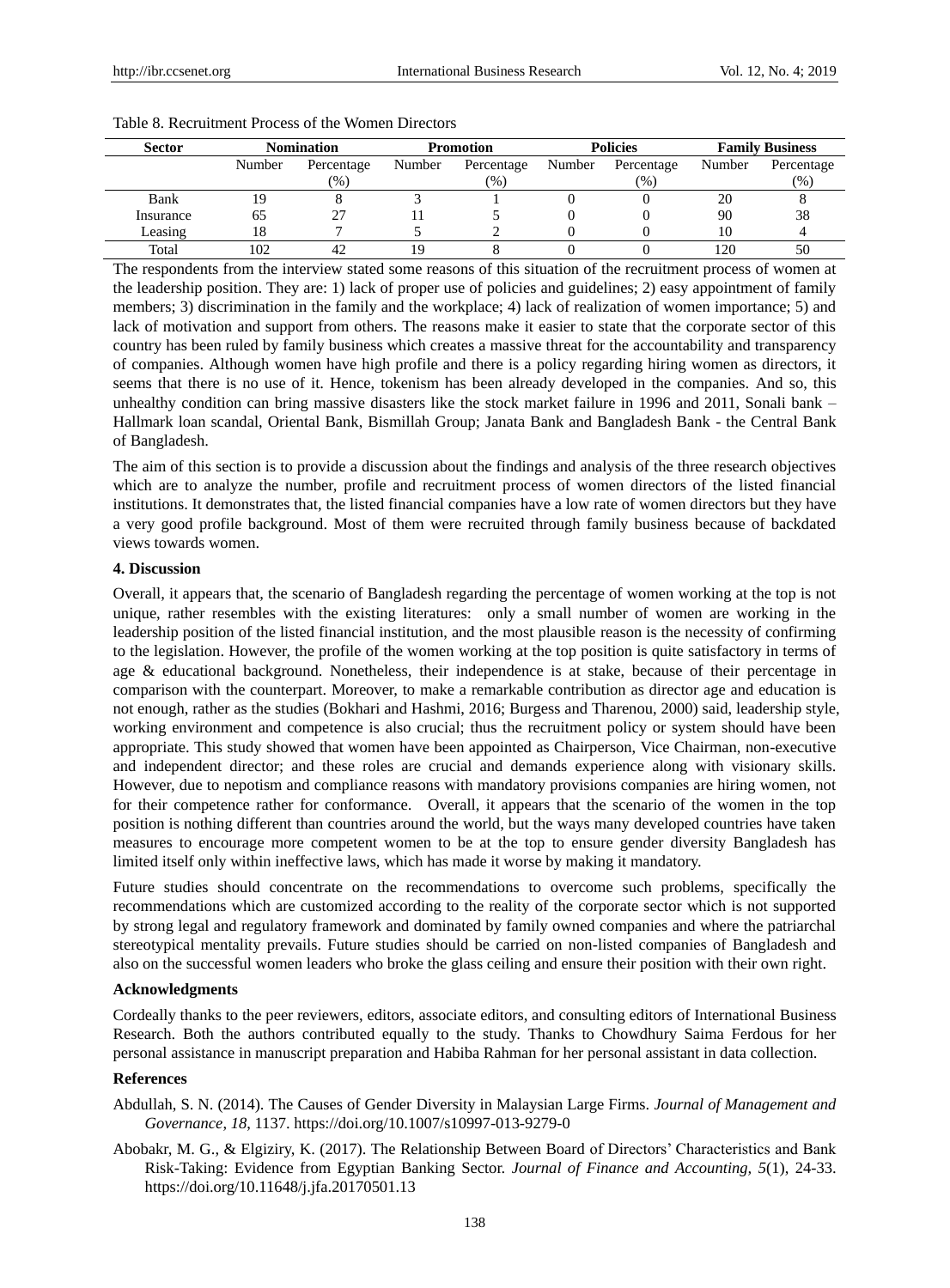- Adams et. al. (2004). Gender Diversity in the Boardroom. Working Paper N. 58/2004. available at: <http://ssrn.com/abstract=594506>
- Adams, R. B., & Ferreira, D. (2009). Women in the boardroom and their impact on governance and performance. *Journal of Financial Economics*, *94,* 291-309.<https://doi.org/10.1016/j.jfineco.2008.10.007>
- Andaleeb S. S., & Wolford G. V. (2004).Participation in the workplace: gender perspectives from Bangladesh. *Women in Management Review, 19*(1), 52-64. https://doi.org/10.1108/09649420410518430
- Anne, S. (2012). Women on Board for Change: The Norway Model of Boardroom Quotas As a Tool For Progress in the United States and Canada. *32 Nw.J. Int'lL. & Bus.81A.* available at: <http://scholarlycommons.law.northwestern.edu/njilb/vol32/iss4/6>
- Bangladesh Bureau of Statistics, UCEP Bangladesh, Diakonia Bangladesh. (2017). Education Scenario in Bangladesh: Gender perspective, 1-51.
- Bank Company Law. (1991). *Ministry of Law, Justice and Parliamentary Affaires,* Bangladesh.
- BEI. (2004). Code of Corporate Governance for Bangladesh. *Bangladesh Enterprise Institute.*
- Bell, L. A. (2005). Women-led firms and the gender gap in top executive jobs. *IZA Discussion Papers, No. 1689, Institute for the Study of Labor (IZA), Bonn.*
- Bianco et. al. (2015). Women on Corporate Boards in Italy: The Role of Family Connections. *Corporate Governance: An International Review*, *23*(2), 129-144.<https://doi.org/10.1111/corg.12097>
- Bokhari, S. N., & Hashmi, K. A. (2016). A Critical Review on the Corporate Governance, Board Independence and Gender Diversity in Emerging Asian Countries. *Journal of Culture, Society and Development,* 25.
- Bonn, I. (2004). Board Structure and Firm Performance: Evidence from Australia. *Journal of the Australian and New Zealand Academy of Management*, *10*(1), 14-24. https://doi.org/10.1017/S1833367200004582
- Brammer et. al. (2007). Gender and Ethnic Diversity Among UK Corporate Boards. *Journal Compilation*, *15*(2), 393-403. https://doi.org/10.1111/j.1467-8683.2007.00569.x
- Brinton, M. C., & Nee, V. (1999). The New Institutionalism Sociology. *Contemporary Sociology, 28.*  <https://doi.org/10.2307/2655306>
- Burgess, Z. M. & Tharenou, P. (2000). What Distinguishes Women Nonexecutive Directors from Executive Directors?", *In: Burke R.J., Mattis M.C. (eds) Women on Corporate Boards of Directors, Issues in Business Ethics,* 14. [https://doi.org/10.1007/978-90-481-3401-4\\_8](https://doi.org/10.1007/978-90-481-3401-4_8)
- Burgess, Z. M., & Tharenou, P. (2002). Women Board Directors: Characteristics of the Few. *Journal of Business Ethics*, *37,* 39-49. https://doi.org/10.1023/A:1014726001155
- Burke, R. J. (1997). Women Directors: Selection, Acceptance and Benefits of Board Membership. *Corporate Governance: An International Review, 5,* 118-125.<https://doi.org/10.1111/1467-8683.00052>
- Burke, R. J. (1997). Women on Corporate Boards of Directors: A Needed Resource. *Journal of Business Ethics, 16*(9), 909-915. https://doi.org/10.1023/A:1017987220508
- Cabo et. al. (2012). Gender Diversity on European Banks' Boards. *Journal of Business Ethics*, *109*(2), 145-162. https://doi.org/10.1007/s10551-011-1112-6
- Chen, G. C., & Huang, S. Z. (2016). Female Board Representation and Corporate Acquisition Intensity. *Strategic Management Journal, 37*(2), 303-313. https://doi.org/10.1002/smj.2323
- Cheng, Y. et. al.. (2017). When Do Racial and Gender Diversity Pay? *Florida State University.*
- Company Act. (1994). *Ministry of Law, Justice and Parliamentary Affaires, Bangladesh.*
- Conyon, M. J., & He, L. (2017). Firm performance and boardroom gender diversity: A quantile regression approach. *Journal of Business Research, 79,* 198-211<https://doi.org/10.1016/j.jbusres.2017.02.006>
- Daily et. al.. (1999). A Decade of Corporate Women: Some Progress in the Boardroom, None in the Executive Suite. *Strategic Management Journal*, *20,* 93-99. https://doi.org/10.1002/(SICI)1097-0266(199901)20:1<93::AID-SMJ18>3.0.CO;2-7
- Dang et. al.. (2014). Women on French Corporate Board of Directors: How Do They Differ from Their Male Counterparts? *The Journal of Applied Business Research, 30*(2), 489-508. https://doi.org/10.19030/jabr.v30i2.8420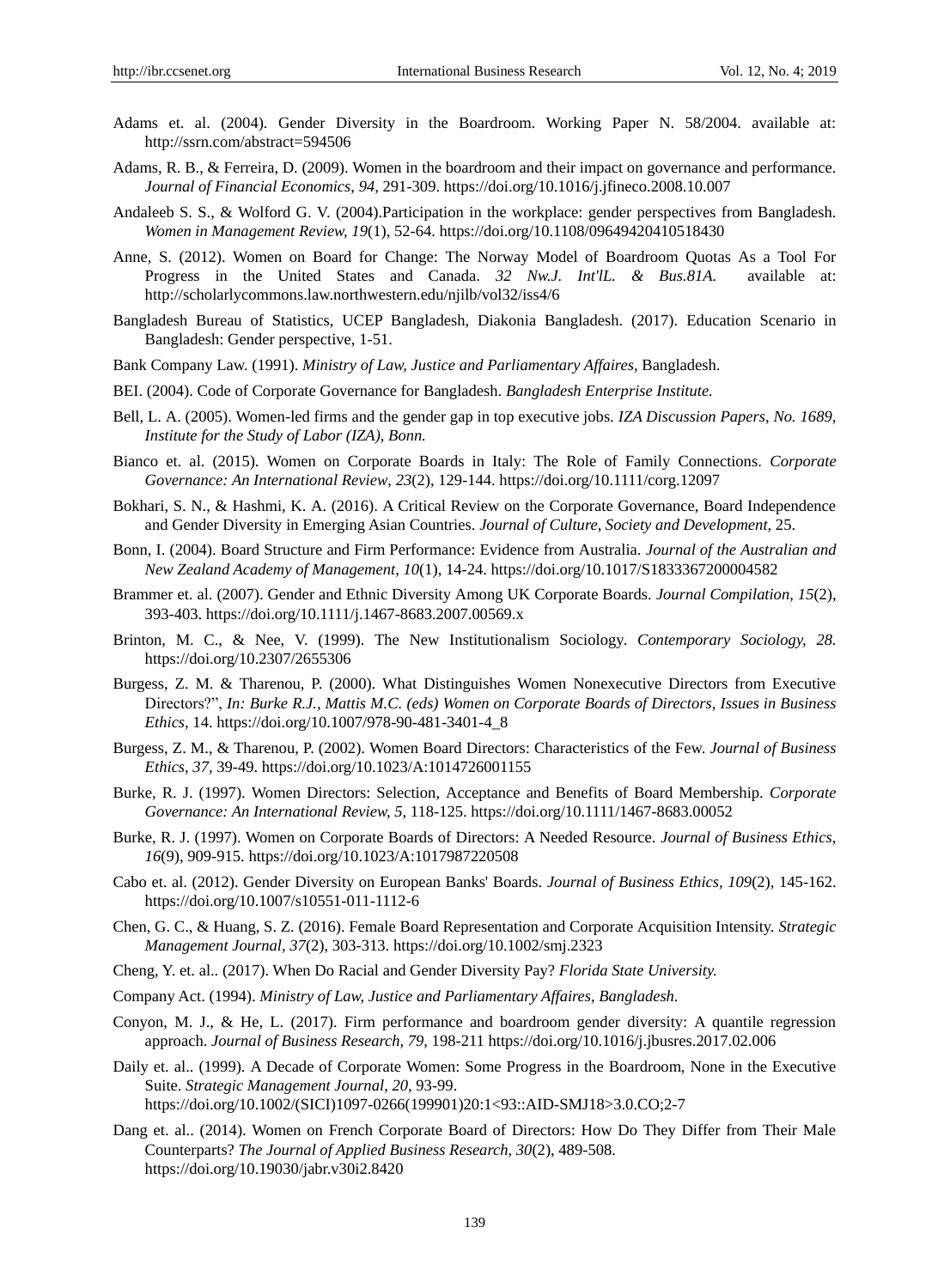- Deloitte. (2011). Women in the Boardroom: A Global Perspective. 1-28. available at: [www.global.corpgov.deloitte.com](http://www.global.corpgov.deloitte.com/)
- DiMaggio, P. J., & Powell W. W. (1983). The Iron Cage Revisited: Institutional Isomorphism and Collective Rationality in Organizational Fields. *American Sociological Review*, *48,* 147-160. https://doi.org/10.2307/2095101
- DiMaggio, P. J., & Powell W. W. (1991). Introduction", in W. W. Powell and P. J. DiMaggio (eds.), *The New Institutionalism in Organizational Analysis (University of Chicago Press, Chicago),* 1-40.
- Elgart, L. D. (1983). Women on Fortune 500 Board. *California Management Review, 25*(4). https://doi.org/10.2307/41165036
- Ferdous, C. S. (2018). Corporate Governance in Bangladesh: Evidence of Compliance. *International Business Research*, *11*(3)[. https://doi.org/10.5539/ibr.v11n3p88](https://doi.org/10.5539/ibr.v11n3p88)
- Fujianti, L. (2018). Top Management Characteristics and Company Performance: An Empirical Analysis on Public Companies Listed in the Indonesian Stock Exchange. *European Research Studies Journal*, *21*(2), 62-76.
- Gallego, J. M., & Gutierrez, L. H. (2018). An Integrated Analysis of the Impact of Gender Diversity on Innovation and Productivity in Manufacturing Firms. *IDB Working Paper Series No IDB-WP-865 Inter-American Development Bank, Institutions for Development Sector.*
- Garc á-Meca, E. et. al. (2014) Board diversity and its effects on bank performance: An international analysis. *Journal of Banking & Finance.*
- Gupta, H., & Jain, A. (2018). Disclosure of corporate governance practices in Indian life insurance companies. *International Journal of Academic Research and Development, 3*(2), 1478-1481.
- Handa, R. (2018). Does Corporate Governance Affect Financial Performance: A Study of Select Indian Banks. *Asian Economic and Financial Review, 8*(4), 478-486. <https://doi.org/10.18488/journal.aefr.2018.84.478.486>
- Handley, k. et. al.. (2018). The Same or Different: How Women Have Become Included in Corporate Leadership in Australia. *In: Adapa S., Sheridan A. (eds) Inclusive Leadership. Palgrave Studies in Leadership and Followership, Palgrave Macmillan, Cham,* [https://doi.org/10.1007/978-3-319-60666-8\\_5](https://doi.org/10.1007/978-3-319-60666-8_5)
- Hasan, T. et. al.. (2018). Role of governance on performance of microfinance institutions in Bangladesh. *Eurasia Business and Economics Society,* <https://doi.org/10.1007/s40822-018-0102-8>
- Hili, W., & Affes, H. (2012). Corporate Boards Gender Diversity and Earnings Persistence: The Case of French Listed Firms. *Global Journal of Management and Business Research, 12*(22).
- Hillman, et. al.. (2002). Women and Racial Minorities in the Boardroom: How Do Directors Differ? *Journal of Management, 28*(6), 747-763.<https://doi.org/10.1177/014920630202800603>
- Horváth, R., & Spirollari, P. (2012). Do the Board of Directors 'Characteristics Influence Firm  $\hat{s}$  Performance? *The U.S. Evidence, Prague Economic Papers, 4,* 470-486. https://doi.org/10.18267/j.pep.435
- Jepperson, R. L. (1991). Institutions, Institutional Effects, and Institutionalism. *In W. W. Powell and P. J. DiMaggio (eds.), The New Institutionalism in Organizational Analysis (University of Chicago Press, Chicago),* 143-163.
- Kang, H. et. al., (2007). Corporate Governance and Board Composition: diversity and independence of Australian boards. *Corporate Governance An International Review, 15*(2), 194-207. <https://doi.org/10.1111/j.1467-8683.2007.00554.x>
- Lee, H. W. et. al.. (2017) Does gender diversity help teams constructively manage status conflict? An evolutionary perspective of status conflict, team psychological safety, and team creativity. *Organizational Behavior and Human Decision Processes,* 187-199.<https://doi.org/10.1016/j.obhdp.2017.09.005>
- Leonie V. S. (2006). Where are the women in leadership in Australia? *Women in Management Review*, 21(3), 180-194.<https://doi.org/10.1108/09649420610657371>
- Lukviarman, N., & Johan, A. P. (2018). Meta-analysis of corporate governance in Asia. *Investment Management and Financial Innovations, 15*(2).
- Mallin, C. A. (2004). *Corporate Governance* (4th ed.). Oxford; New York: Oxford University Press.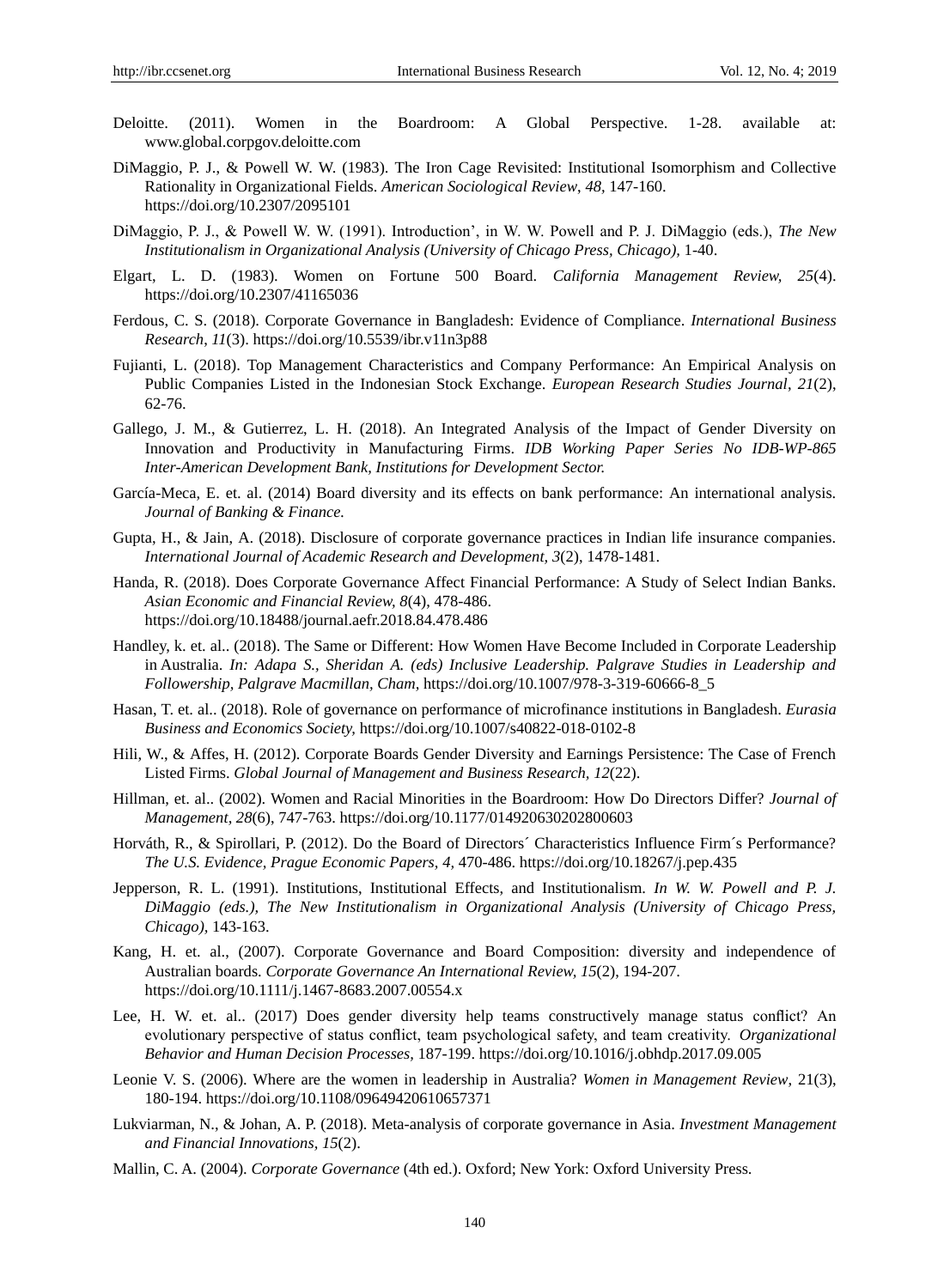Mallin, C. A. (2016). *Corporate Governance* (5th ed.). Oxford; New York: Oxford University Press.

- Mandala, N. et. al. (2018). An Empirical Investigation of the Relationship between Board Structure and Performance of Financial Institutions in Kenya. *Journal of Finance and Investment Analysis, 7*(1).
- Moreno-Gómez, J. et. al. (2018). Gender diversity in the board, women"s leadership and business performance. *Gender in Management: An International Journal, 33*(2), 104-122. <https://doi.org/10.1108/GM-05-2017-0058>
- Muttakin, M. B. et. al. (2015). Firm characteristics, board diversity and corporate social responsibility. *Pacific Accounting Review, 27*(3), 353-372. https://doi.org/10.1108/PAR-01-2013-0007
- Nee, V. (2003). *New Institutionalism, Economic and Sociological.* forthcoming, Handbook for Economic Sociology.
- Nekhili, M. & Gatfaoui, H. (2013). Are Demographic Attributes and Firm Characteristics Drivers of Gender Diversity? Investigating Women"s Positions on French Boards of Directors. *Journal of Business Ethics, 118,*  227-249.<https://doi.org/10.1007/s10551-012-1576-z>
- Owen, A. L., & Temesvary, J. (2018). The Performance Effects of Gender Diversity on Bank Boards. *Journal of Banking and Finance*. https://doi.org/10.1016/j.jbankfin.2018.02.015
- Pande, R., & Ford, D. (2012). Gender Quotas and Female Leadership. *Washington, DC: World Bank, World Bank.* <https://openknowledge.worldbank.org/handle/10986/9120>
- Panteli, et. al. (1999). Gender and Professional Ethics in the IT Industry. *Journal of Business Ethics*, *22,* 51-61. https://doi.org/10.1023/A:1006156102624
- Parsons, T. (1960). *Structure and Process in Modern Societies* (Free Press of Glencoe, New York).
- Pletzer, J. L. et. al. (2015). Does Gender Matter? Female Representation on Corporate Boards and Firm Financial Performance-A Meta-Analysis. *PLOS ONE* [https://doi.org/10\(6\):e0130005](https://doi.org/10(6):e0130005)
- Reguera-Alvarado, N. et. al., (2017). Does Board Gender Diversity Influence Financial Performance? Evidence from Spain. *Journal of Business Ethics.* <https://doi.org/10.1007/s10551-015-2735-9>
- Sahay et. al. (2017). Banking on Women Leaders: A Case for More? *IMF Working Paper, WP/17/199*
- Salim, D. (2011). Board diversity and firm performance: the Indonesian evidence. *Corporate Ownership and Control, 8,* 1-39.
- SEC Guidelines. (2006). *Bangladesh Securities and Exchange Commission.*
- SEC Guidelines. (2012) .*Bangladesh Securities and Exchange Commission.*
- SEC Guidelines. (2018). *Bangladesh Securities and Exchange Commission.*
- Sharma, S. (2014). Gender Diversity on Corporate Boards A Study of NSE Listed Companies. *International Journal of Applied Research and Studies (iJARS)*, *3*(2).
- Sheridan, A. (2001). A view from the top: women on the boards of public companies. *Corporate Governance: The international journal of business in society*, *1*(1), 8-15. https://doi.org/10.1108/EUM0000000005456
- Sheridan, A. (2001). A view from the top: Women on the boards of public companies. *Corporate Governance: The International Journal of Effective board Performance, 1*(1), 8-15.
- Shetu, J. F., & Ferdous, C. S. (2017). Glass Ceiling for Professional Women: A Study on Bangladesh. *World Journal of Social Sciences*, *7*(2). 78-87.
- Siddiqui, J. (2010). Development of Corporate Governance Regulations: The Case of an Emerging Economy. *Journal of Business Ethics, 91,* 253-274. <https://doi.org/10.1007/s10551-009-0082-4>
- Siddiqui, J., & Ferdous, C. S. (2016). The Regulatory Conundrum: Achieving Corporate Governance Reforms in Developing Countries. *Corporate Governance in Emerging Markets: Theories, Practices and Cases.* [https://doi.org/10.1007/978-3-642-44955-0\\_18](https://doi.org/10.1007/978-3-642-44955-0_18)
- Singh et. al. (2008). Female presence on corporate boards: a multicountry study of environmental context. *Journal of Business Ethics, 83*(1), 55-63.<https://doi.org/10.1007/s10551-007-9656-1>
- Solimene, S. et. al. (2017). Gender Diversity on Corporate Boards: An Empirical Investigation of Italian Listed Companies. *Palgrave Communications, 3.* <http://dx.doi.org/10.1057/palcomms.2016.109>
- Suchman, M. C. (1995). Managing Legitimacy: Strategic and Institutional Approaches. *Academy of Management*